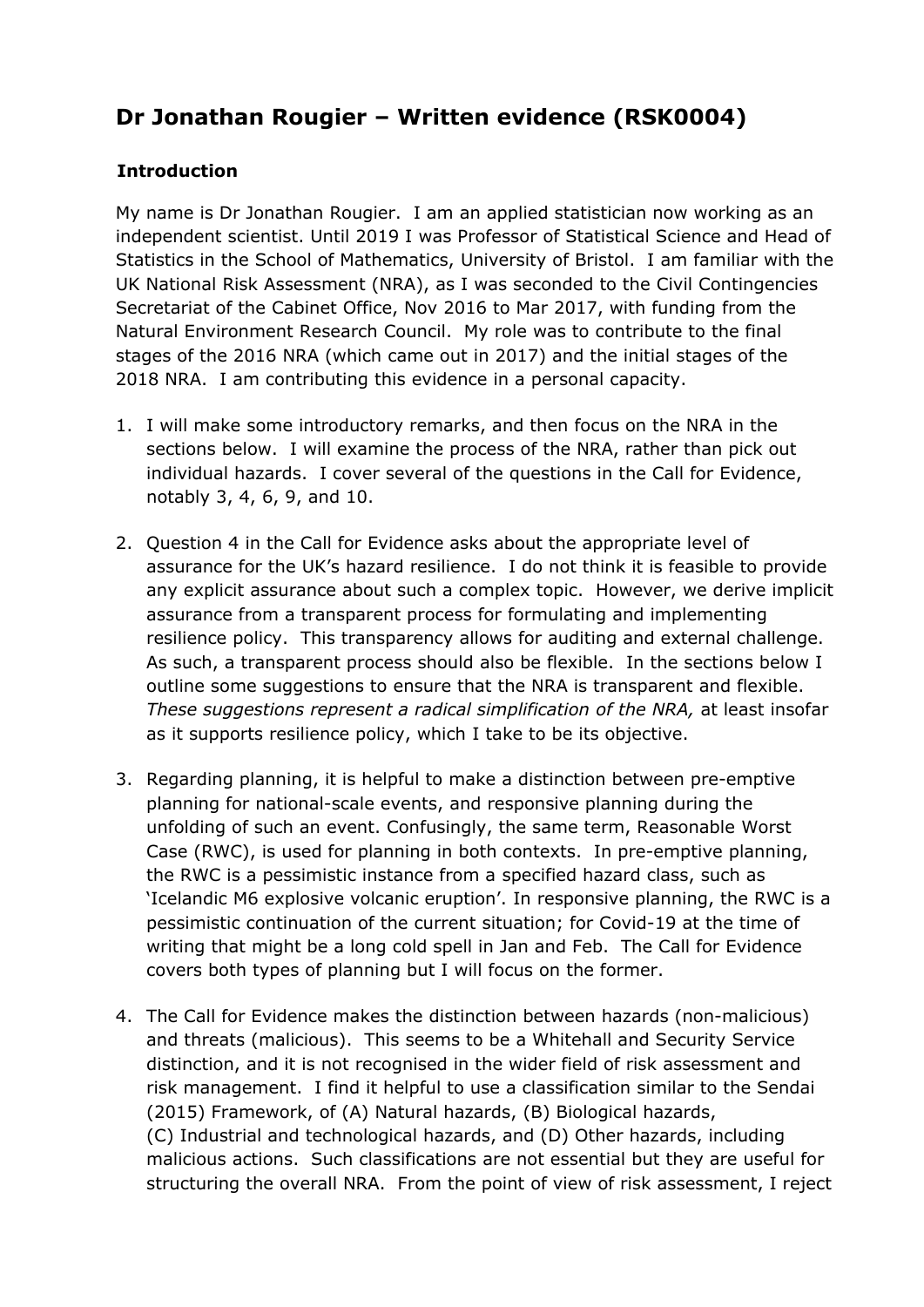the idea that malicious actions are somehow different from non-malicious hazards.

5. I have one comment about the current Covid-19 crisis. Statisticians and psychologists have developed a good understanding of people's biases when assessing uncertainty, such as over-confidence, and also about the biases arising from group dynamics, especially in face-to-face discussions, known as 'group-think'. There are simple practices to mitigate these biases. Usually these practices would be implemented by a Facilitator who is experienced at expert elicitation. I hope that all reasonable steps have been taken to mitigate biases in the uncertainty assessment and group discussions that have informed Covid-19 policy. I suggest that the Committee to investigate this, because it could lead to a simple and effective improvement on current practice.

## **The National Risk Assessment**

- 6. I will make the case that the current UK National Risk Assessment (NRA) is a good platform for developing policy designed to increase the UK's resilience to national-scale events, although I also have some suggestions for changes. The NRA's advantages are that it is conceptually simple and intuitive. My suggestions below are to improve its practical simplicity, transparency, flexibility, and cost-effectiveness. I would be happy to discuss the suggestions in more detail; undoubtedly they could use some refinement.
- 7. Let me summarise my understanding of how the NRA currently works; note that I am not distinguishing between the NRA and its more recent implementation, the National Security Risk Assessment (NSRA). First, a list of hazard classes is drawn up; for example, 'explosive volcanic eruption' would be a hazard class. For each hazard class, a Reasonable Worst Case (RWC) is proposed; for example, 'M6 eruption in Iceland' might be a RWC for the hazard class 'explosive volcanic eruption'. This RWC is quantified in terms of its Impact and its Likelihood. The former is assessed according to several dimensions of loss (including loss of life, injury, and financial loss), and the latter is assessed as an Annual Exceedance Probability (AEP). An AEP is the probability of at least one event at least as bad as the RWC occurring in the next year.
- 8. At the second stage, each hazard class is represented as a point on a Risk Matrix, with Likelihood on the horizontal axis and Impact, summarised in some fashion, on the vertical axis. The hazards classes above the diagonal of the Risk Matrix towards the top right-hand corner have high risks (I am simplifying slightly for brevity). The principle of the the NRA is that *UK policy should be directed towards building resilience to the consequences of the high-risk hazard classes.* It is important to appreciate that resilience is not to one particular event or hazard class, but to the consequences of the high-risk hazard classes. The idea is that by building resilience across these consequences, we also build resilience to the consequences of other hazard classes, both those further down the list, and those which were not foreseen ('unknown unknowns').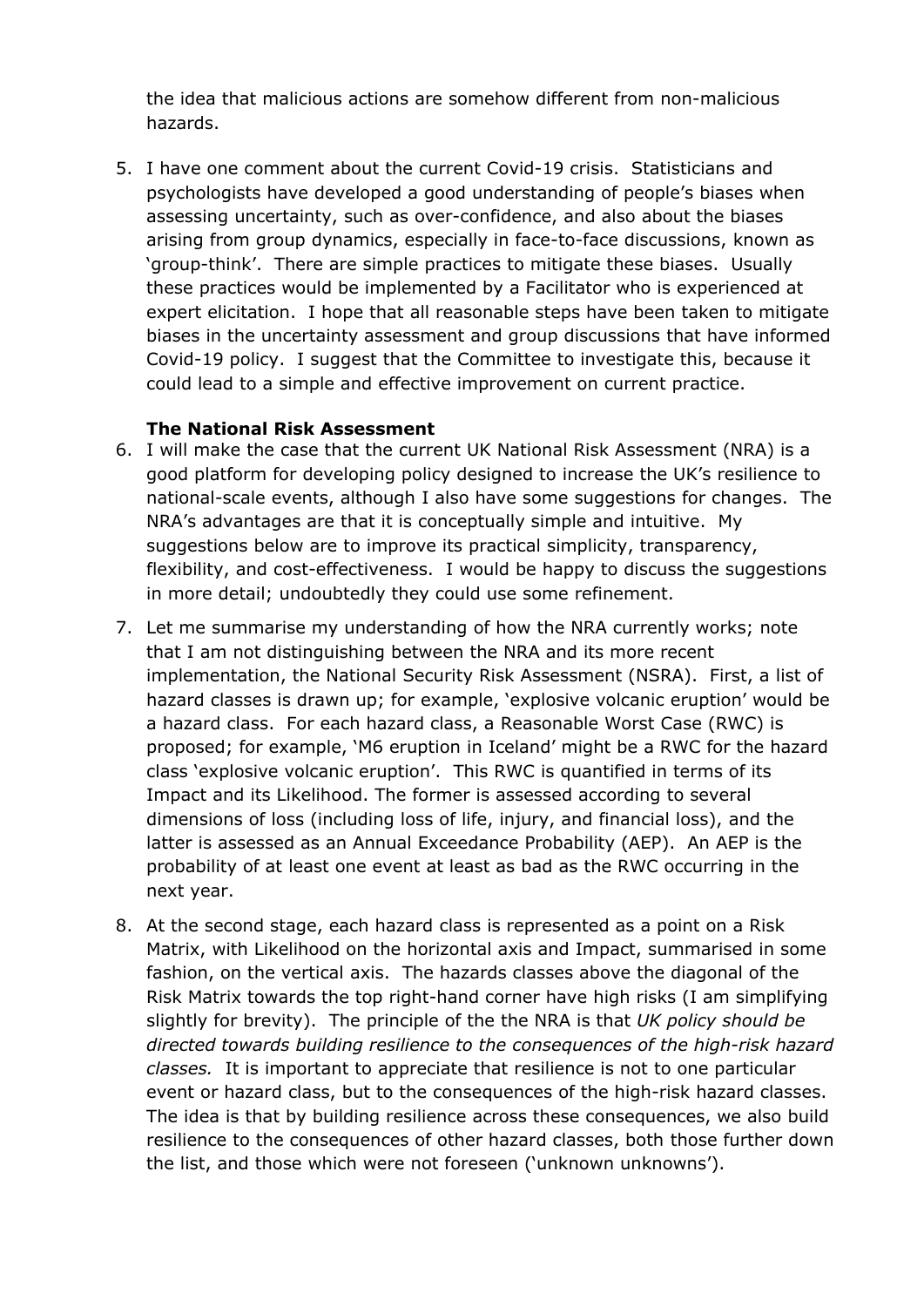- 9. One hears the phrase 'cluster/cascade of risks' (including from the Committee Chair, Q32 in the meeting with Professor Sir John Beddington and Professor Sir Mark Walport, 9 Dec 2020, uncorrected transcript). To clarify, it is typically not the hazard events themselves that cluster or cascade. It is the *consequences* that cluster, because one event can have multiple consequences, and it is the consequences that cascade, because in combination they can have unforeseen and undefended further effects. Clusters and cascades increase risk. 'Space weather' is a high-risk hazard class because a large solar storm has several consequences, and some of these, such as loss of power and loss of Low Earth Orbit satellite functionality, might cascade into other consequences, such as failure of supply chains and financial markets. *The NRA's focus on the consequences of the high-risk hazard classes should automatically account for consequence clusters and cascades, and is one of its strengths.*
- 10. Overall, the NRA as I have summarised it is a conceptually simple and intuitive approach to risk assessment for national-scale events, and a launchpad for resilience policy, notwithstanding that there are unresolved issues about choosing the RWC for each hazard class, and quantifying its Impact and Likelihood. I will come to these in the next section.
- 11. Finally, there are some complex topics that are not well-suited to the NRA, as the NRA itself recognises. These play out over a longer time-period, and are typically not event-driven, although they give rise to events. Two well-known examples are climate change and antimicrobial resistance. The NRA is a useful framework because it covers a large number of hazard classes, and is extendible to many new hazard classes. Complex topics will need a more bespoke treatment, as represented by the Climate Change Committee, which was established under the Climate Change Act (2008), and the 5 year Action Plan for Antimicrobial Resistance 2019-2024.

#### **Some suggestions for the NRA**

- 12. We must recognise at the outset that risk assessment for national-scale events is very challenging. Where numerical summaries are required, for the purposes of ranking and resource allocation, these summaries will be highly uncertain; some authors would call them 'radically uncertain'. Nevertheless, we must to try to quantify, because the list of possible national-scale events is long, and we cannot produce a bespoke policy for every one. But we should start by accepting that our quantifications of Impacts and Likelihoods are only accurate to within a factor of 10, say. This will still be sufficient to identify the high-risk hazard classes. Once we accept this inherent inaccuracy, we can dramatically simplify the process of risk assessment for each hazard class.
- 13. For a given hazard class, my first suggestion is that we should use the worst relevant event in the historical record as the RWC. This sidesteps 'What do we mean by RWC?' in favour of 'What is relevant to the UK?', which is much easier to address. Sometimes 'relevant' will simply be events which have happened in the UK. But there will be other situations where the pool could be widened to include events which happened elsewhere but which might have happened in the UK (examples are given below). This suggestion also makes it easier to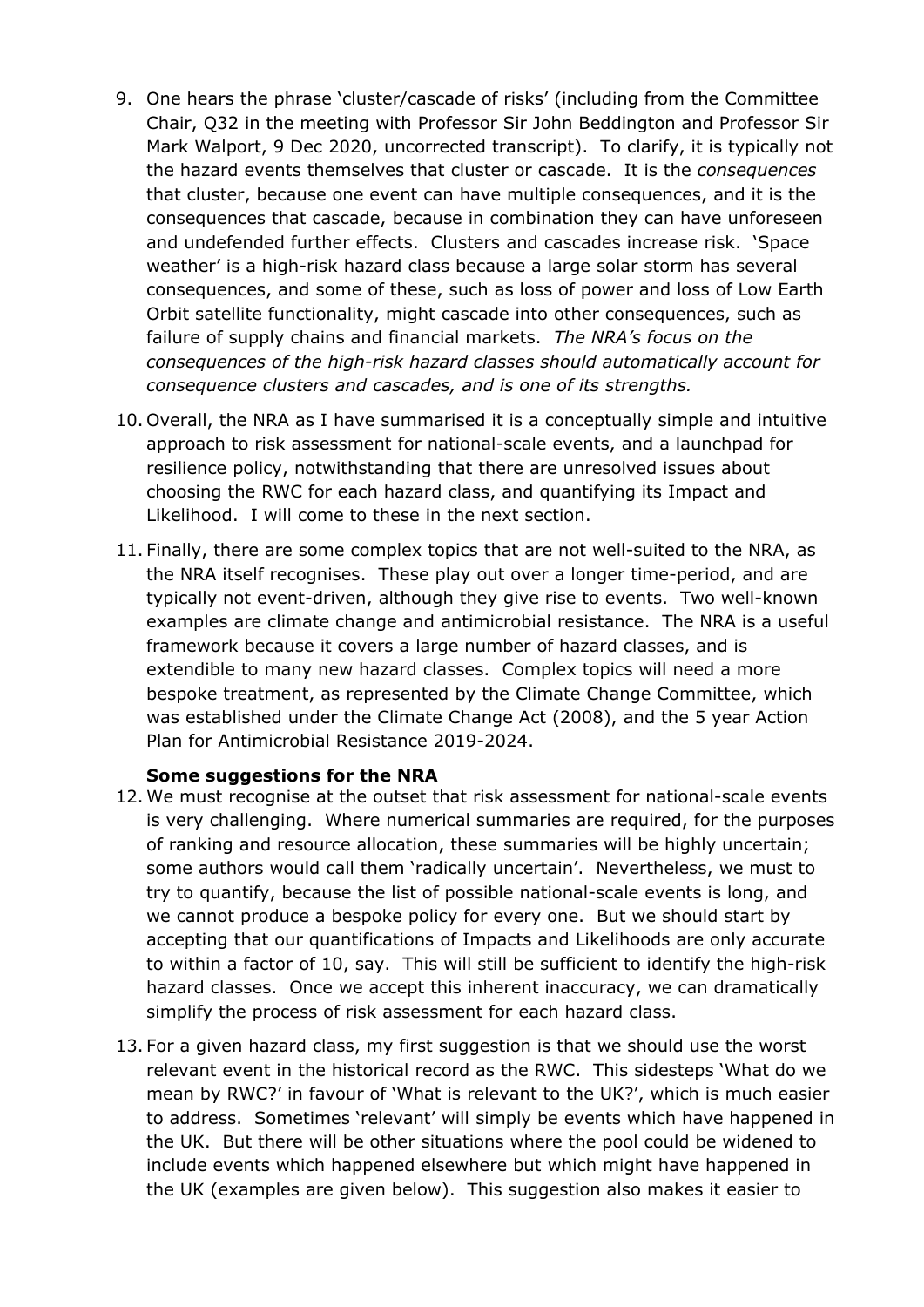assess the consequences and Impact of the RWC, which can be based on historical records, and then rebased to modern values. To clarify, by 'historical period' I mean the period of reliable written records. For some hazard classes, such as explosive volcanic eruptions, the geological record is much longer. However, this record gives little detail about consequences and Impact.

- 14. My second suggestion is to represent the Impact of the RWC entirely in monetary terms. This means providing conversion rates for death and injury, something which is already done explicitly in Health and Transport policy, and done implicitly through the Courts in compensation claims. There are some dimensions of Impact that are hard to monetize, notably loss of some services, and psychological harm. It is important to appreciate that not quantifying these dimensions does not mean that they do not count. Instead, they are counted implicitly under the assumption that they scale linearly with the monetized dimensions. This assumption misses the 'dread factor', which is that a death from, say, radiation poisoning generates more public concern than a death from the flu. A 'dread factor' could be included in the Impact assessment, but many people would question its presence in resilience policy.
- 15. This leaves the assessment of the AEP of the RWC, the Likelihood. My third suggestion is to use the reciprocal of the length of the historical record, if the RWC has been chosen according to my first suggestion. Expert judgement might raise or lower the Likelihood by factors of 10, to bring the historical record into line with the UK next year. These adjustments will account for changes of scale, and also for non-stationarity, which is where next year in the UK is not similar to the average year in the historical record. Examples are given below (Paragraphs 17 and 22).
- 16. Take, for example, the hazard class 'vehicle ramming attack against pedestrians'. If we take the record since the year 2000, the worst such attack was Nice in 2016, when 86 people were killed and 458 injured: take this as the RWC. So the Impact of this hazard class would be 86 people killed and 458 injured. It would be natural to lower the Likelihood by a factor of 10, from 1/21 to 1/210, because the UK is only a part of the pool of relevant countries. Experts might want to lower it further, given the enhanced monitoring activities of the Security Service, and the counter-measures now emplaced. But there is little point in agonising over this, because even at a Likelihood of 1/21, 'vehicle ramming attack' is not going to be among the UK's high-risk hazard classes. I stress that I am not an expert on terrorist risk: this is merely an illustration that a simple framework for assessing the RWC and its Impact and Likelihood can apply across all hazard classes, including 'threats'.
- 17. These three simplifying suggestions for the NRA will strike many people as crude, especially when there is so much expertise available to provide more nuance. But I would respond that they are sufficient for the NRA, where we mainly need to identify the high-risk hazard classes. There is definitely a requirement for expertise in resilience policy, but it mainly comes *after* the compilation of the NRA. Once we have identified the high-risk hazard classes, we need a careful narration of how national-scale events in each hazard class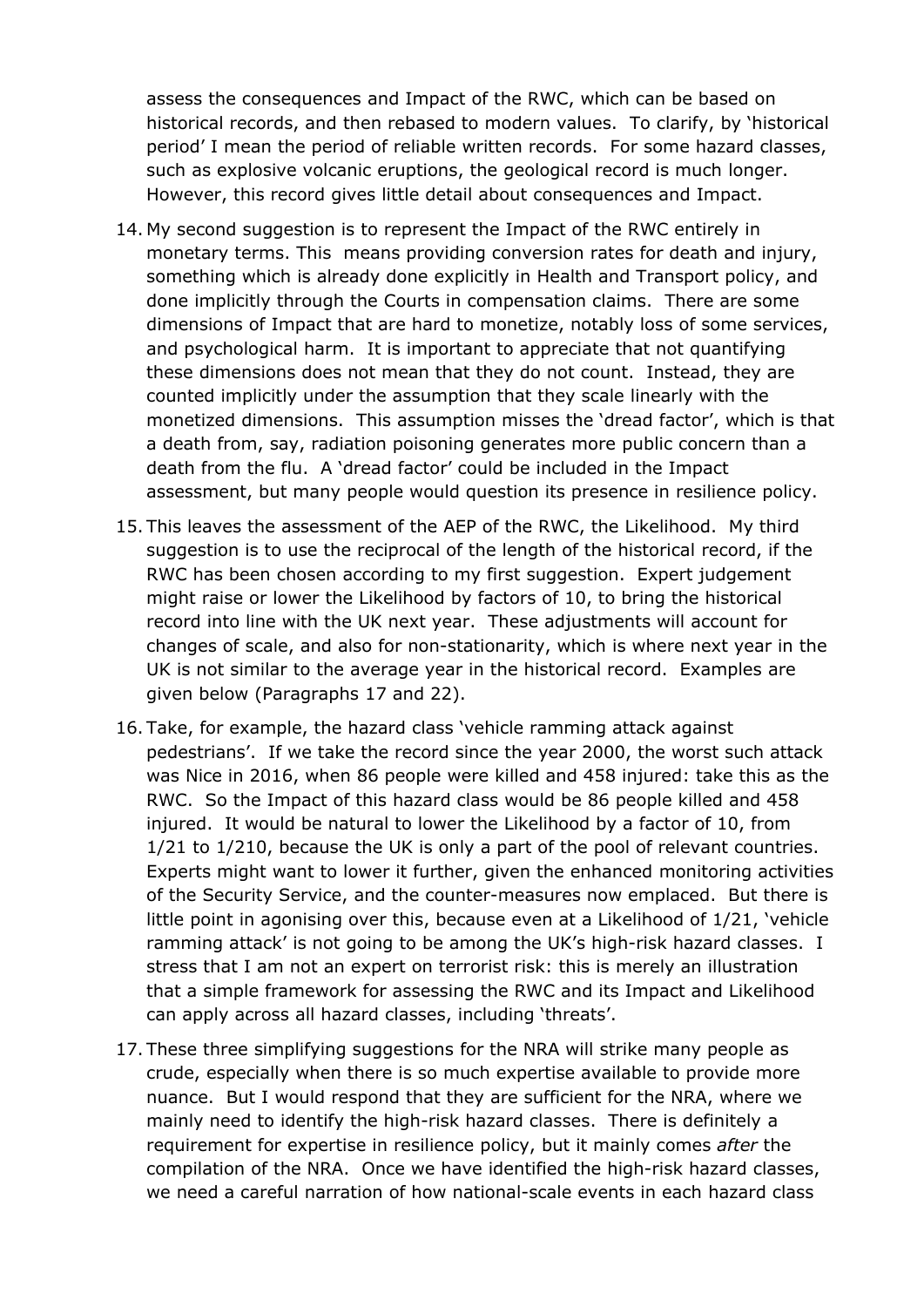might unfold, what the consequences are, how they cluster and cascade, and so on. And then we need expertise to formulate and implement resilience policy to mitigate the consequences in a cost-effective manner. These are where the major challenges lie. Expertise spent on the NRA is being allocated to the 'easy' part of resilience policy, when we should be saving it for the challenging part.

- 18. There are four further features of this simplified NRA that I would like to highlight. First, it can be based entirely on publicly available information. This enhances transparency, because the entire assessment can be placed in the public domain, unlike at present.
- 19. Second, consistency across hazard classes is 'built-in', owing to simple guidelines for deciding the RWC, and its Impact and Likelihood, which are based on publicly-available information and which hold across all hazard classes (almost all, see Paragraph 21). In his evidence to the Committee (meeting of 25 Nov 2020, Q7, uncorrected transcript), Roger Hargreaves, the current Director of the Civil Contingencies Secretariat (CCS), recognises that consistency across hazard classes, and the communities which study them, is an issue in the current NRA, requiring mediation by the CCS. I think it would be better if the consistency was built-in.
- 20. Third, I do not attempt to be comprehensive. I would not delve into hazard classes where there are no national-scale events in the historical record. And, as the 'vehicle ramming attack' shows (Paragraph 17), I would be quite perfunctory with hazard classes that are very unlikely to be high risk. The objective of the NRA is to support resilience policy, and I agree with the principle that we can do this effectively by planning for the consequences of the high-risk hazard classes that we currently identify.
- 21. Fourth, I do not assume compliance with current regulations. There will be pressure on experts to assume compliance when assessing Likelihood, particularly if they are insiders, as they often are. The disaster at Grenfell Tower illustrates that we should not assume compliance in risk assessment. Under my suggestions, Grenfell Tower would become the RWC for the hazard class 'urban fire', and the Likelihood might be the reciprocal of the number of 'tower-block years' in the UK. In due course this might be reduced by a factor of 10, as compliance improves. Similarly, the RWC for the hazard class 'major accident at a nuclear site' would be Chernobyl. Under compliance with the Office for Nuclear Regulation (ONR) the AEP for a major accident at a nuclear site should be lower than 1/100,000. But under my suggestions the Likelihood might be the reciprocal of the number of 'reactor years' in countries with substantial nuclear power programmes, times the number of reactors in the UK. And then possibly reduced by a factor of 10 on the basis that current compliance at UK sites is far better than average compliance over the historical period. Again, I am not an expert in either of these two hazard classes; I am using them to demonstrate that we do not need to assume compliance.
- 22. My suggestions are for an evidence-based NRA which can exist entirely in the public domain, with the minimum of expert maintenance. This makes it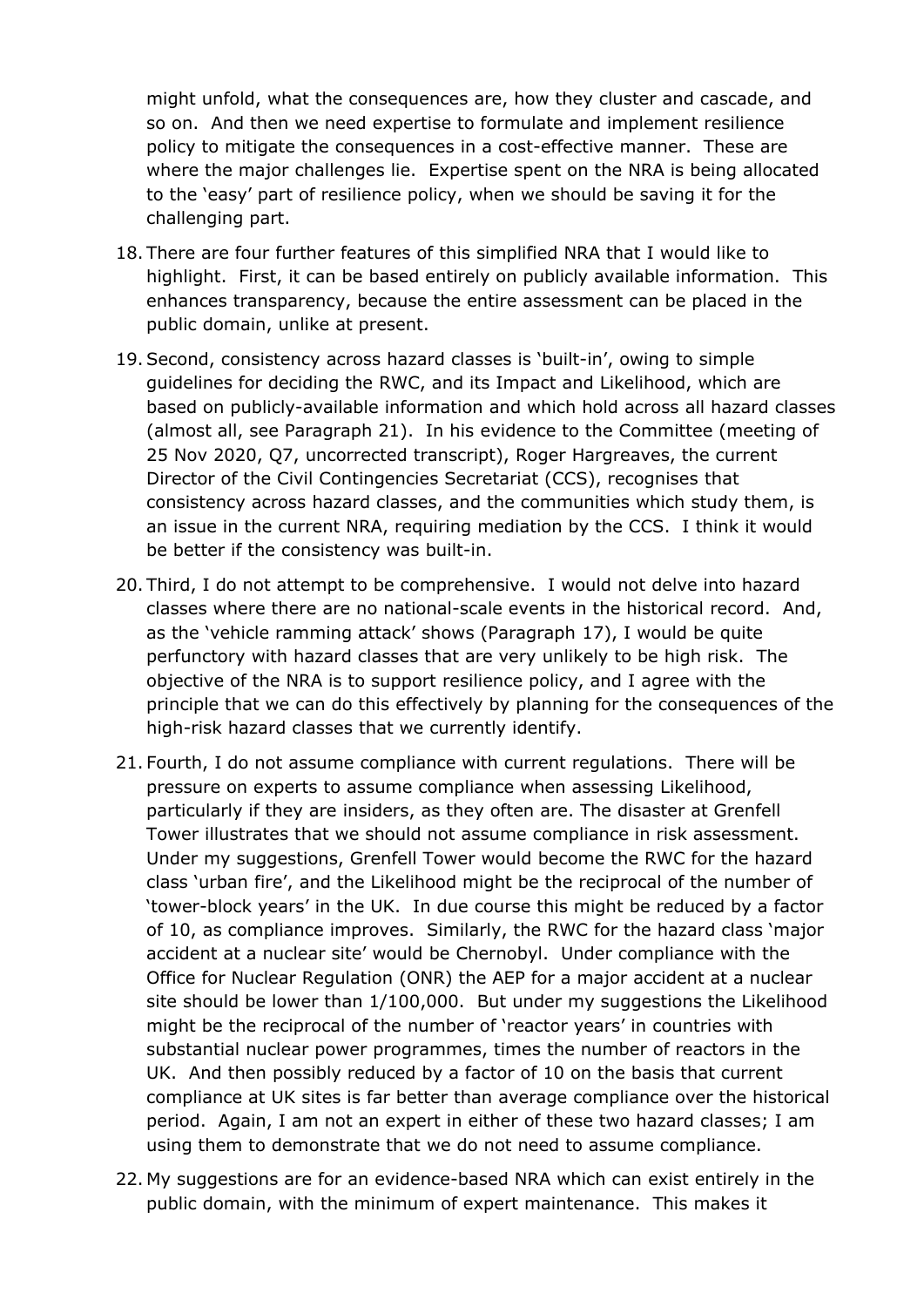suitable to be an online resource, rather than the current biennial report. Not only does this substantially enhance transparency, but it also enhances flexibility. Very occasionally, an event will eclipse the RWC in its hazard class, and then the webpage for that hazard class will need to be revised. New hazard classes might arise. Otherwise the ongoing changes will be minor. Impacts, measured in pounds (notional), will need to be revalued for demographics, and possibly also for changes in the conversion rates. As the years tick by and the historical period extends, the Likelihoods will need to be reduced. Thus the NRA becomes an online and easily-updated resource.

- 23. In summary, the conditions that shape my suggestions for the NRA are: (i) there is 'radical uncertainty' in risk assessment for national-scale events; but (ii) our task is really quite simple, to identify the UK's high-risk hazard classes, so that we can develop resilience policy for their consequences. Under these conditions, we do not need a gold-standard process which consumes large amounts of time in a two-year cycle to produce a thick report. Instead, I suggest we can use a simplified approach which builds on the conceptual simplicity and intuitiveness of the current NRA, and enhances its transparency and flexibility. My suggestions are cost-effective, and the resources saved can be redirected into resilience policy, which is where the major challenges lie.
- 24. I should also clarify that my suggestions are entirely about the NRA and its use in resilience policy. There may be other reasons to do a more detailed analysis of the risk of a particular event or hazard class, but that would be a different project and a different budget.

#### **Resilience policy**

- 25. Formulating and implementing resilience policy is where the major challenges lie, as many more general examples of policy failure testify. If the CCS adopts my suggestions for a simplified NRA, then they will be able to focus their effort on resilience policy.
- 26. The key thing about resilience policy is to recognise that although it is challenging to formulate and implement policy, especially in the Public Sector, there are strategies for avoiding pitfalls and raising the chances of success. The staff of the CCS need to study the theory and practice of policy. As a starting-point, I cannot do better than to recommend two book-length treatments. First, Richard Rumelt, *Good Strategy, Bad Strategy* (Profile Books, 2011, 322 pages). In the context of the NRA, I would highlight the discussion that coordination, by itself, can be an important source of advantage (Ch 5). Second, Anthony King and Ivor Crewe, *The Blunders of our Governments* (Oneworld Publications, 2013, 496 pages). This book is a salutary reminder of how smart people can create bad policies. In the context of the NRA, I would highlight the sequence of chapters on 'Human Errors' (Chs 16 to 20).
- 27. Finally, I draw attention to two resilience policy issues with political implications. First, spending targeted at specific hazard classes is far more visible than spending targeted at common consequences. For example, everyone can see a new flood defence on the River Severn, and it provides comfort even when there is no flooding. But few people will see or draw